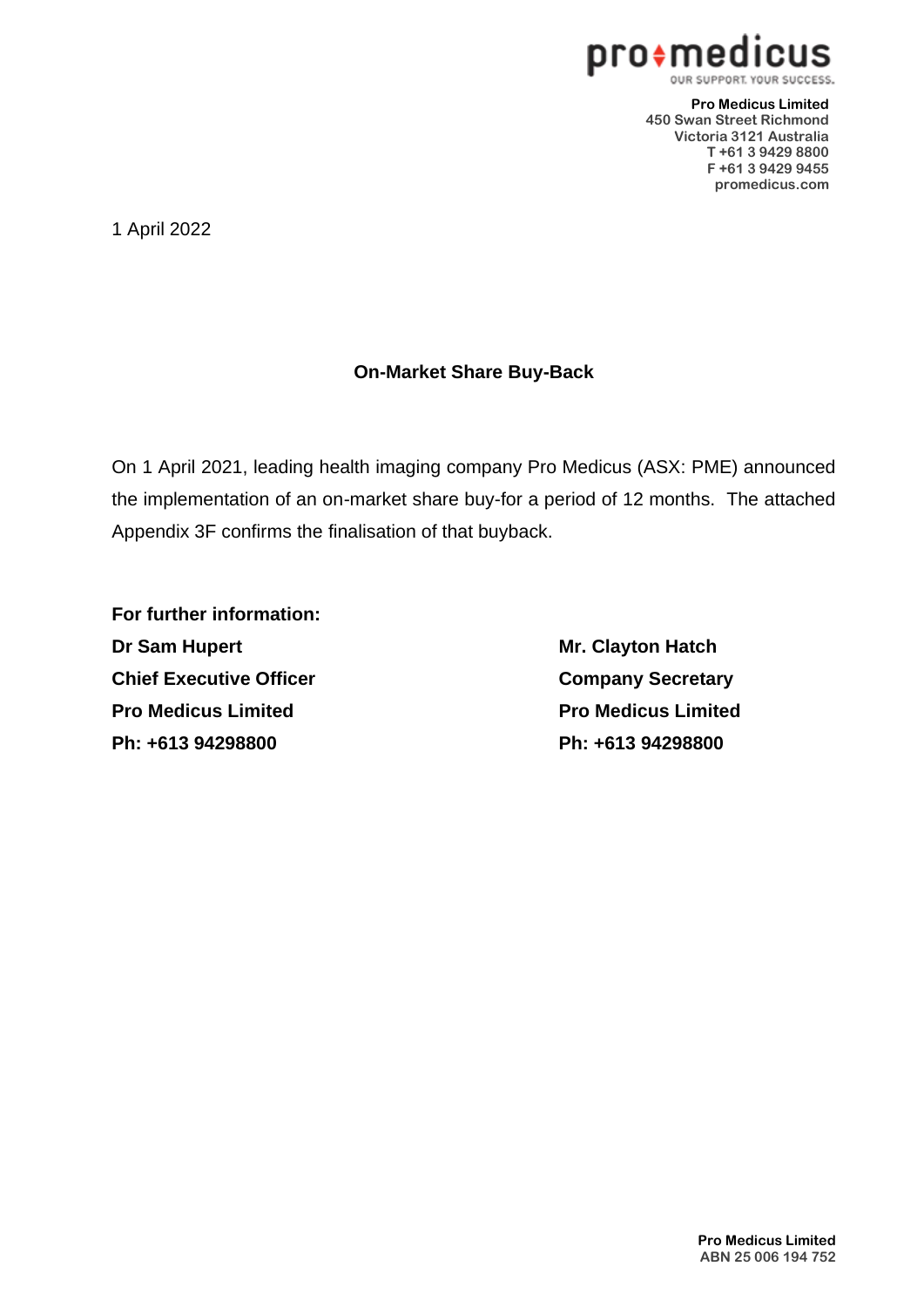*Rule 3.8A*

# **Appendix 3F**

### **Final share buy-back notice (***except* **minimum holding buy-back)**

Introduced 1/9/99. Origin: Appendices 7D and 7E. Amended 30/9/2001, 11/01/10

*Information and documents given to ASX become ASX's property and may be made public.* 

| Name of entity             | <b>ABN/ARSN</b> |
|----------------------------|-----------------|
| <b>PRO MEDICUS LIMITED</b> | 25 006 194 752  |

We (the entity) give ASX the following information.

#### **Description of buy-back**

1 Type of buy-back On market share buy-back

#### **Details of all shares/units bought back**

| $\overline{2}$ | Number of shares/units bought $ 30,560$<br>back                                                                     |                |
|----------------|---------------------------------------------------------------------------------------------------------------------|----------------|
| 3              | consideration<br>Total<br>paid<br><sub>or</sub><br>payable for the shares/units                                     | \$1,340,248.43 |
| $\overline{4}$ | If buy-back is an on-market buy-   Highest - \$44.50<br>back - highest and lowest price   Lowest - $$42.69$<br>paid |                |

<sup>+</sup> See chapter 19 for defined terms.